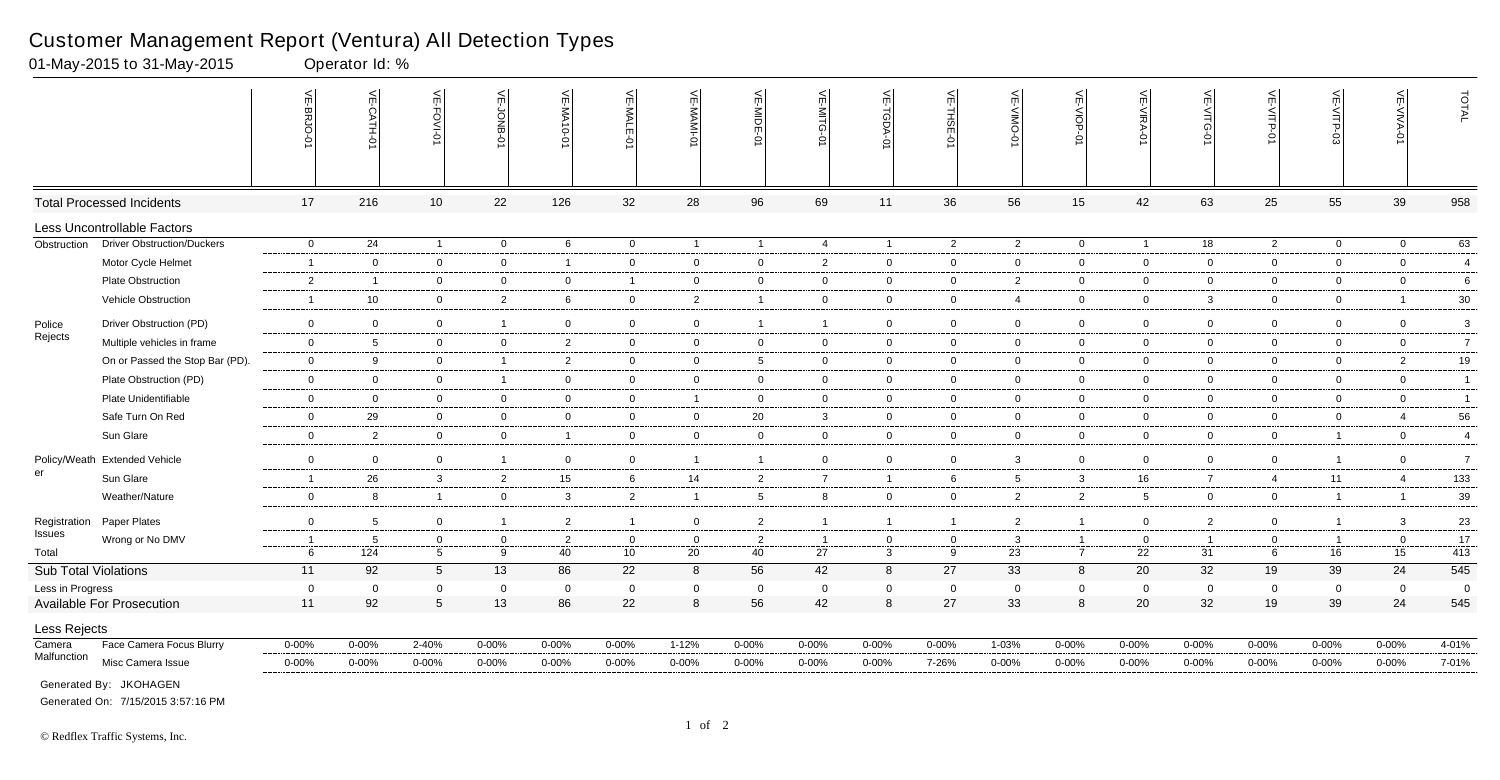|                              |                                   |            |           |            |           |            | <b>NALE</b> |            | 븻<br>MIDE<br>ò |            |            |           |            |            |            |           |            |           |            | ਰ<br>FAL  |
|------------------------------|-----------------------------------|------------|-----------|------------|-----------|------------|-------------|------------|----------------|------------|------------|-----------|------------|------------|------------|-----------|------------|-----------|------------|-----------|
|                              | Rear Plate No Flash               | $0 - 00\%$ | $0 - 00%$ | $0 - 00\%$ | $0 - 00%$ | $0 - 00%$  | 0-00%       | $0 - 00%$  | $0 - 00%$      | $0 - 00\%$ | 1-12%      | $0 - 00%$ | $0 - 00%$  | $0 - 00\%$ | $0 - 00\%$ | 0-00%     | $0 - 00\%$ | $0 - 00%$ | $0 - 00\%$ | 1-00%     |
|                              | Scene Image No Flash              | $0 - 00\%$ | $0 - 00%$ | $0 - 00%$  | 0-00%     | $0 - 00%$  | 0-00%       | $0 - 00\%$ | 1-02%          | $0 - 00\%$ | $1 - 12%$  | $0 - 00%$ | $0 - 00%$  | $0 - 00\%$ | 2-10%      | 0-00%     | $0 - 00\%$ | $0 - 00%$ | $0 - 00\%$ | 4-01%     |
| Police                       | Driver Unidentifiable images poor | 0-00%      | 5-05%     | $0 - 00%$  | 1-08%     | $0 - 00%$  | 1-05%       | $1 - 12%$  | $0 - 00%$      | 2-05%      | $0 - 00\%$ | $0 - 00%$ | 3-09%      | $0 - 00\%$ | 1-05%      | 2-06%     | $0 - 00\%$ | $0 - 00%$ | $0 - 00\%$ | 16-03%    |
| Rejects                      | Plate Unclear                     | $0 - 00\%$ | $0 - 00%$ | 0-00%      | $0 - 00%$ | $0 - 00\%$ | 1-05%       | $0 - 00%$  | $0 - 00%$      | $0 - 00\%$ | $0 - 00\%$ | $0 - 00%$ | $0 - 00\%$ | $0 - 00\%$ | $0 - 00\%$ | $0 - 00%$ | 0-00%      | 0-00%     | $0 - 00\%$ | 1-00%     |
|                              | Unclear Scene Image               | $0 - 00\%$ | 1-01%     | $0 - 00%$  | 0-00%     | 1-01%      | 0-00%       | $0 - 00\%$ | $0 - 00%$      | 0-00%      | $0 - 00\%$ | $0 - 00%$ | 1-03%      | $0 - 00\%$ | $0 - 00\%$ | 0-00%     | $0 - 00\%$ | $0 - 00%$ | $0 - 00\%$ | $3 - 01%$ |
| Process<br>Issues            | Too Old                           | $0 - 00\%$ | $0 - 00%$ | $0 - 00\%$ | $0 - 00%$ | $0 - 00%$  | 0-00%       | $0 - 00%$  | $0 - 00%$      | 1-02%      | $0 - 00\%$ | $0 - 00%$ | 1-03%      | $0 - 00%$  | $0 - 00\%$ | 1-03%     | $0 - 00\%$ | 0-00%     | $0 - 00\%$ | $3 - 01%$ |
| Total                        |                                   | $0 - 00\%$ | 6-07%     | 2-40%      | 1-08%     | 1-01%      | 2-09%       | 2-25%      | 1-02%          | 3-07%      | 2-25%      | 7-26%     | 6-18%      | $0 - 00%$  | $3 - 15%$  | 3-09%     | $0 - 00\%$ | $0 - 00%$ | $0 - 00\%$ | 39-07%    |
|                              | <b>Approved Violations</b>        | 11-100%    | 86-93%    | 3-60%      | 12-92%    | 85-99%     | 20-91%      | $6 - 75%$  | 55-98%         | 39-93%     | $6 - 75%$  | 20-74%    | 27-82%     | 8-100%     | 17-85%     | 29-91%    | 19-100%    | 39-100%   | 24-100%    | 506-93%   |
| <b>Total Notices Printed</b> |                                   | 11-100%    | 86-93%    | 3-60%      | 12-92%    | 85-99%     | 20-91%      | 6-75%      | 55-98%         | 39-93%     | 6-75%      | 20-74%    | 27-82%     | 8-100%     | 17-85%     | 29-91%    | 19-100%    | 39-100%   | 24-100%    | 506-93%   |

Legend: (P) = Production (I) = Inoperative

Note: If you selected "All" from the "Approach:" drop down list, the statuses reflected in this report will only indicate the current

## Customer Management Report (Ventura) All Detection Types

01-May-2015 to 31-May-2015 Operator Id: %

Generated On: 7/15/2015 3:57:16 PM Generated By: JKOHAGEN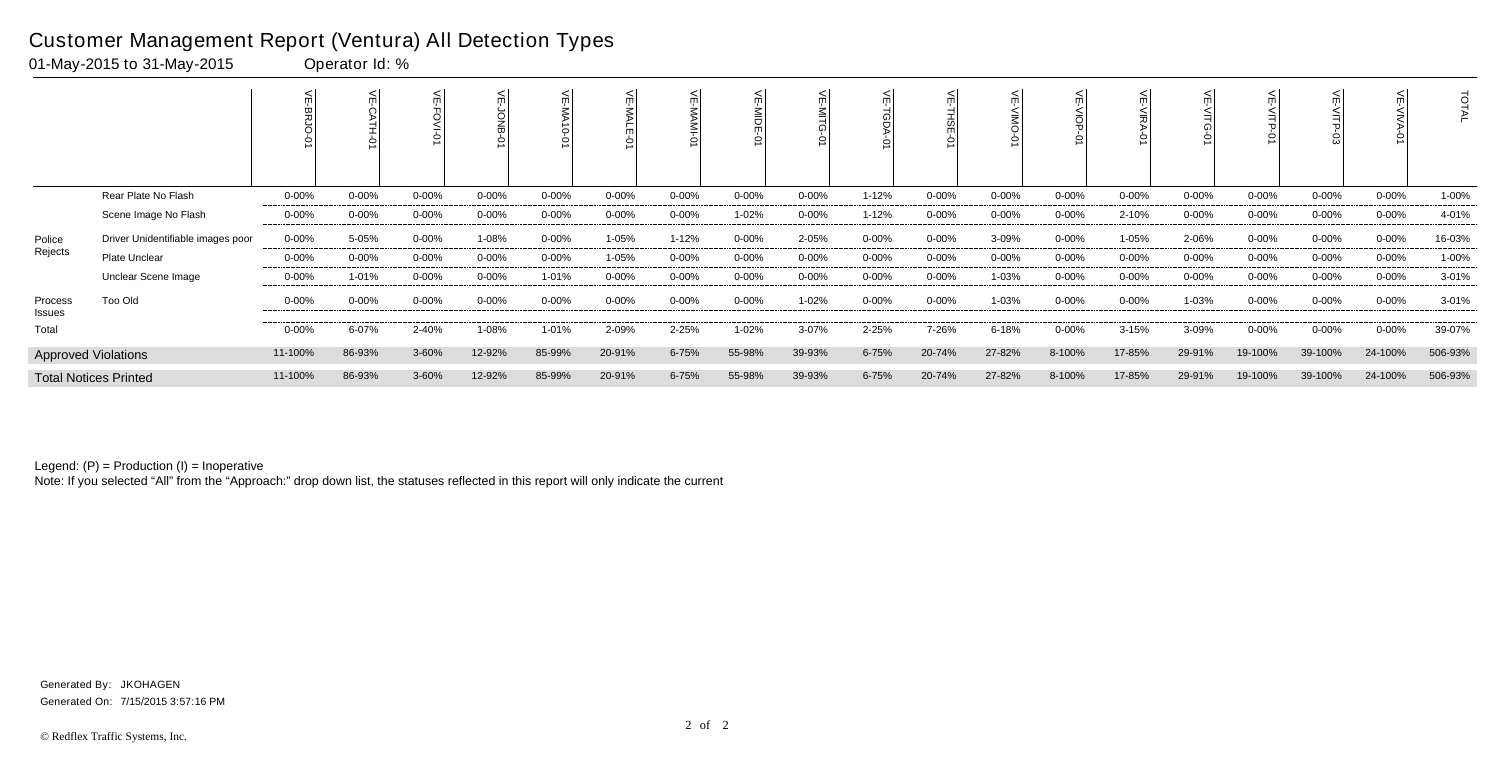## Customer Management Report (Ventura) All Detection Types<br>01-Jun-2015 to 30-Jun-2015<br>00erator ld: %

| 01-Jun-2015 to 30-Jun-2015   |                                   |                          | Operator Id: % |                               |                   | $\sim$ 1         |                |                               |                |                |                  |                        |                |                   |                         |                |                   |                |                  |                |
|------------------------------|-----------------------------------|--------------------------|----------------|-------------------------------|-------------------|------------------|----------------|-------------------------------|----------------|----------------|------------------|------------------------|----------------|-------------------|-------------------------|----------------|-------------------|----------------|------------------|----------------|
|                              |                                   | VE-BRJO-<br>ó            |                | VE-FOVI-0                     | VE-JONB-01        | <b>VE-MA10-0</b> | VE-MALE-01     | VE-MAMI-01                    | VE-MIDE-01     | VE-MITG<br>ò   | 늰                | $\widetilde{\pi}$<br>5 | VE-VIMO-       | VE-VIOP-<br>ò     | VE-VIRA-01              | VE-VITG-0      | $V = \sqrt{TP-9}$ | VE-VITP-03     | 늰<br>-VIVA-<br>Ò | TOTAL          |
|                              | <b>Total Processed Incidents</b>  | 14                       | 246            | 6                             | $10$              | 158              | 38             | 28                            | 90             | 70             | 10               | 34                     | 52             | 25                | 45                      | 45             | 17                | 52             | 21               | 961            |
|                              | Less Uncontrollable Factors       |                          |                |                               |                   |                  |                |                               |                |                |                  |                        |                |                   |                         |                |                   |                |                  |                |
| Obstruction                  | <b>Driver Obstruction/Duckers</b> | $\overline{1}$           | 18             | $\overline{1}$                | $\overline{2}$    | $\mathbf{3}$     | $\overline{2}$ | $\overline{1}$                |                | $\overline{4}$ | $\overline{1}$   | $\overline{2}$         | 6              | $\overline{2}$    | $\mathbf{3}$            | 11             | $\mathbf{1}$      | $\overline{0}$ | $\overline{0}$   | 59             |
|                              | Motor Cycle Helmet                | $\mathbf{0}$             | -1             | $\overline{0}$                | $\mathbf 0$       | $\overline{2}$   | $\mathbf{0}$   | $\overline{0}$                | $\mathbf 0$    | $\overline{2}$ | $\overline{0}$   | $\overline{0}$         | $\overline{0}$ | $\overline{0}$    | $\overline{0}$          | $\overline{0}$ | $\overline{0}$    | $\mathbf 0$    | $\overline{0}$   | 5              |
|                              | <b>Plate Obstruction</b>          | $\overline{c}$           | $\overline{0}$ | $\overline{0}$                | $\mathbf 0$       | 4                | $\overline{0}$ | $\overline{2}$                | $\overline{0}$ | $\overline{0}$ | $\mathbf 0$      | $\overline{0}$         | $\overline{2}$ | $\mathbf 0$       | $\overline{0}$          | $\overline{0}$ | $\overline{0}$    | $\overline{0}$ | $\overline{0}$   | 10             |
|                              | <b>Vehicle Obstruction</b>        | $\overline{0}$           | 13             | $\overline{0}$                | $\mathbf 0$       | $\overline{2}$   | $\overline{0}$ | $\mathbf{3}$                  |                | $\overline{1}$ | $\mathbf 0$      | 2                      | $\overline{2}$ | $\overline{0}$    | $\overline{\mathbf{1}}$ | $\overline{2}$ | $\overline{0}$    | $\mathbf 0$    | $\overline{0}$   | 27             |
| Police                       | Driver Obstruction (PD)           | $\overline{0}$           | -1             | $\mathbf 0$                   | $\mathbf 0$       | 0                | $\mathbf{0}$   | $\mathbf 0$                   |                | $\mathbf 0$    | $\mathbf 0$      | $\mathbf 0$            | $\mathbf 0$    | $\overline{0}$    | $\overline{0}$          | $\mathbf{0}$   | $\mathbf 0$       | $\Omega$       | $\mathbf 0$      | $\overline{2}$ |
| Rejects                      | Multiple vehicles in frame        | $\mathbf 0$              | 2              | $\overline{0}$                | $\mathbf 0$       | $\overline{0}$   | $\overline{0}$ | $\overline{0}$                | $\overline{0}$ | $\overline{0}$ | $\mathbf 0$      | $\overline{0}$         | $\overline{0}$ | $\overline{0}$    | $\overline{0}$          | $\overline{0}$ | $\overline{0}$    | $\mathbf 0$    | $\overline{0}$   | $\overline{2}$ |
|                              | On or Passed the Stop Bar (PD).   | $\overline{0}$           | 6              | $\overline{0}$                | $\mathbf 0$       | 0                | $\mathbf{0}$   | $\overline{1}$                | 6              | $\mathbf{3}$   | $\mathbf 0$      | $\overline{1}$         | $\mathbf 0$    | $\overline{1}$    | $\overline{0}$          | $\mathbf{0}$   | $\overline{0}$    | $\mathbf 0$    |                  | 19             |
|                              | Plate Obstruction (PD)            | $\mathbf{0}$             | $\overline{0}$ | $\mathbf 0$                   | $\overline{1}$    | $\overline{0}$   | $\mathbf{0}$   | $\overline{0}$                | $\overline{0}$ | $\overline{0}$ | $\mathbf{0}$     | $\mathbf 0$            | $\mathbf{1}$   | $\overline{0}$    | $\overline{0}$          | $\mathbf{0}$   | $\overline{0}$    | $\mathbf 0$    | $\overline{0}$   | $\overline{2}$ |
|                              | Safe Turn On Red                  | $\mathbf{0}$             | 26             | $\overline{0}$                | $\overline{0}$    | $\overline{0}$   | $\overline{0}$ | $\mathbf{0}$                  | 6              | $\overline{0}$ | $\mathbf{0}$     | $\overline{0}$         | $\overline{0}$ | $\overline{0}$    | $\overline{0}$          | $\overline{0}$ | $\overline{0}$    | $\mathbf 0$    | $\overline{4}$   | 36             |
|                              | Sun Glare                         | $\mathbf 0$              | -1             | $\overline{0}$                | $\mathbf 0$       | $\overline{0}$   | $\overline{0}$ | $\mathbf 0$                   | $\overline{0}$ | $\overline{0}$ | $\overline{0}$   | $\overline{0}$         | $\overline{0}$ | $\mathbf 0$       | $\overline{1}$          | $\mathbf{0}$   | $\overline{0}$    | $\mathbf 0$    | $\overline{1}$   | 3              |
|                              | Policy/Weath Extended Vehicle     | $\mathbf 0$              | $\overline{0}$ | $\overline{0}$                | $\mathbf 0$       | 3                | $\overline{0}$ | $\overline{1}$                | $\mathbf 0$    | $\overline{0}$ | $\overline{1}$   | $\overline{0}$         | $\mathbf{1}$   | $\bf{0}$          | $\overline{0}$          | $\overline{0}$ | $\overline{0}$    | $\mathbf 0$    | $\overline{2}$   | 8              |
| er                           | Sun Glare                         | $\overline{1}$           | 25             | $\overline{0}$                | $\overline{1}$    | 10               | 9              | 11                            | $\overline{4}$ | $\overline{7}$ | 3                | 0                      | 8              | $\overline{2}$    | 14                      | $\overline{2}$ | $\overline{2}$    | 17             | $\overline{2}$   | 118            |
|                              | Weather/Nature                    | $\overline{\phantom{0}}$ | 7              | $\overline{0}$                | $\mathbf{0}$      | $\mathbf{3}$     | $\overline{4}$ | $\overline{2}$                | 6              | $\overline{4}$ | $\overline{0}$   | $\overline{0}$         | $\overline{2}$ | $\overline{2}$    | - 6                     | $\overline{0}$ | $\overline{1}$    | $\mathbf{3}$   | $\overline{0}$   | 41             |
| Registration                 | Paper Plates                      | $\overline{0}$           | 11             | $\overline{0}$                | $\mathbf 0$       | $\overline{7}$   | $\overline{0}$ | $\mathbf 0$                   | 3              | $\overline{1}$ | $\overline{0}$   | $\overline{0}$         | 3              | $\overline{1}$    | -1                      | $\mathbf{2}$   | $\mathbf{1}$      | $\mathbf 0$    |                  | 31             |
| Issues                       | Wrong or No DMV                   | $\overline{0}$           | 6              | $\overline{1}$                | $\overline{0}$    | 6                | $\overline{1}$ | $\overline{0}$                | 3              | $\overline{1}$ | 0                | 2                      | $\overline{1}$ | $\overline{0}$    | $\overline{0}$          | $\overline{0}$ | $\mathbf{0}$      | $\mathbf{3}$   | $\mathbf 0$      | 24             |
| Total                        |                                   | 5                        | 117            | $\overline{2}$                | $\overline{4}$    | 40               | 16             | 21                            | 31             | 23             | 5 <sub>5</sub>   | $\overline{7}$         | 26             | 8                 | 26                      | 17             | 5                 | 23             | 11               | 387            |
| <b>Sub Total Violations</b>  |                                   | 9                        | 129            | $\overline{A}$                | 6                 | 118              | 22             | $\overline{7}$                | 59             | 47             | $5\overline{)}$  | 27                     | 26             | 17                | 19                      | 28             | 12                | 29             | 10               | 574            |
| Less in Progress             | <b>Available For Prosecution</b>  | - 0<br>9                 | 0<br>129       | $\mathbf 0$<br>$\overline{4}$ | $\mathbf{0}$<br>6 | 0<br>118         | 0<br>22        | $\mathbf 0$<br>$\overline{7}$ | 0<br>59        | 0<br>47        | 0<br>$\mathbf 5$ | - 0<br>27              | 0<br>26        | $\mathbf 0$<br>17 | $\overline{0}$<br>19    | 0<br>28        | $\mathbf 0$<br>12 | 0<br>29        | 0<br>10          | - 0<br>574     |
| Less Rejects                 |                                   |                          |                |                               |                   |                  |                |                               |                |                |                  |                        |                |                   |                         |                |                   |                |                  |                |
| Camera                       | Face Camera Flash                 | $0 - 00%$                | 0-00%          | 1-25%                         | $0 - 00\%$        | $0 - 00%$        | $0 - 00\%$     | 1-14%                         | 0-00%          | $0 - 00\%$     | $0 - 00%$        | $0 - 00%$              | $0 - 00\%$     | $0 - 00%$         | $0 - 00%$               | 0-00%          | $0 - 00%$         | $0 - 00%$      | $0 - 00\%$       | 2-00%          |
| Malfunction                  | Face Camera Focus Blurry          | $0 - 00%$                | $0 - 00%$      | $0 - 00%$                     | $0 - 00%$         | $0 - 00%$        | $0 - 00%$      | 0-00%                         | 0-00%          | $0 - 00%$      | 0-00%            | $0 - 00%$              | 1-04%          | $0 - 00\%$        | $0 - 00%$               | 0-00%          | $0 - 00%$         | $0 - 00%$      | $0 - 00\%$       | 1-00%          |
|                              | Rear Plate No Flash               | $0 - 00%$                | $0 - 00%$      | $0 - 00\%$                    | $0 - 00\%$        | $0 - 00%$        | $0 - 00%$      | $0 - 00%$                     | 0-00%          | $0 - 00%$      | $0 - 00\%$       | $0 - 00%$              | $0 - 00\%$     | $0 - 00\%$        | $0 - 00%$               | 0-00%          | $0 - 00\%$        | $0 - 00%$      | 1-10%            | 1-00%          |
|                              | Scene Image Flash Inappropriate   | $0 - 00%$                | $0 - 00%$      | $0 - 00\%$                    | $0 - 00\%$        | $0 - 00%$        | $0 - 00%$      | $0 - 00%$                     | 1-02%          | $0 - 00%$      | $0 - 00%$        | $0 - 00%$              | $0 - 00%$      | $0 - 00\%$        | $0 - 00%$               | $0 - 00%$      | $0 - 00\%$        | $0 - 00\%$     | $0 - 00\%$       | 1-00%          |
| Police                       | Driver Unidentifiable images poor | $0 - 00\%$               | 1-01%          | $0 - 00\%$                    | $0 - 00\%$        | 1-01%            | $0 - 00%$      | 1-14%                         | 0-00%          | 2-04%          | $0 - 00%$        | $0 - 00%$              | $0 - 00\%$     | $0 - 00\%$        | 1-05%                   | $0 - 00%$      | $0 - 00\%$        | $0 - 00\%$     | $0 - 00\%$       | 6-01%          |
| Rejects                      | Plate Unclear                     | $0 - 00%$                | $0 - 00%$      | $0 - 00\%$                    | $0 - 00\%$        | $0 - 00%$        | $0 - 00%$      | $0 - 00%$                     | 0-00%          | $0 - 00%$      | $0 - 00%$        | $0 - 00%$              | 1-04%          | $0 - 00\%$        | $0 - 00%$               | 0-00%          | $0 - 00\%$        | $0 - 00%$      | $0 - 00\%$       | 1-00%          |
|                              | <b>Unclear Scene Image</b>        | $0 - 00%$                | 1-01%          | $0 - 00\%$                    | $0 - 00\%$        | $0 - 00%$        | $0 - 00%$      | 0-00%                         | 0-00%          | $0 - 00%$      | $0 - 00%$        | $0 - 00%$              | $0 - 00%$      | 0-00%             | $0 - 00%$               | $0 - 00%$      | $0 - 00%$         | 0-00%          | $0 - 00\%$       | 1-00%          |
| Process                      | Too Old                           | $1 - 11%$                | $0 - 00\%$     | $0 - 00\%$                    | $0 - 00\%$        | 2-02%            | 1-05%          | $0 - 00\%$                    | 1-02%          | 2-04%          | $0 - 00%$        | $0 - 00%$              | $0 - 00\%$     | 1-06%             | $0 - 00%$               | $0 - 00\%$     | $0 - 00\%$        | 0-00%          | $0 - 00\%$       | 8-01%          |
| Issues<br>Total              |                                   | $1 - 11%$                | 2-02%          | 1-25%                         | $0 - 00\%$        | 3-03%            | 1-05%          | 2-29%                         | 2-03%          | 4-09%          | $0 - 00\%$       | $0 - 00%$              | 2-08%          | 1-06%             | 1-05%                   | 0-00%          | $0 - 00\%$        | 0-00%          | 1-10%            | 21-04%         |
| <b>Approved Violations</b>   |                                   | 8-89%                    | 127-98%        | $3 - 75%$                     | 6-100%            | 115-97%          | 21-95%         | 5-71%                         | 57-97%         | 43-91%         | 5-100%           | 27-100%                | 24-92%         | 16-94%            | 18-95%                  | 28-100%        | 12-100%           | 29-100%        | 9-90%            | 553-96%        |
| <b>Total Notices Printed</b> |                                   | 8-89%                    | 127-98%        | $3 - 75%$                     | 6-100%            | 115-97%          | 21-95%         | 5-71%                         | 57-97%         | 43-91%         | 5-100%           | 27-100%                | 24-92%         | 16-94%            | 18-95%                  | 28-100%        | 12-100%           | 29-100%        | 9-90%            | 553-96%        |

Generated On: 7/15/2015 4:03:46 PM Generated By: JKOHAGEN